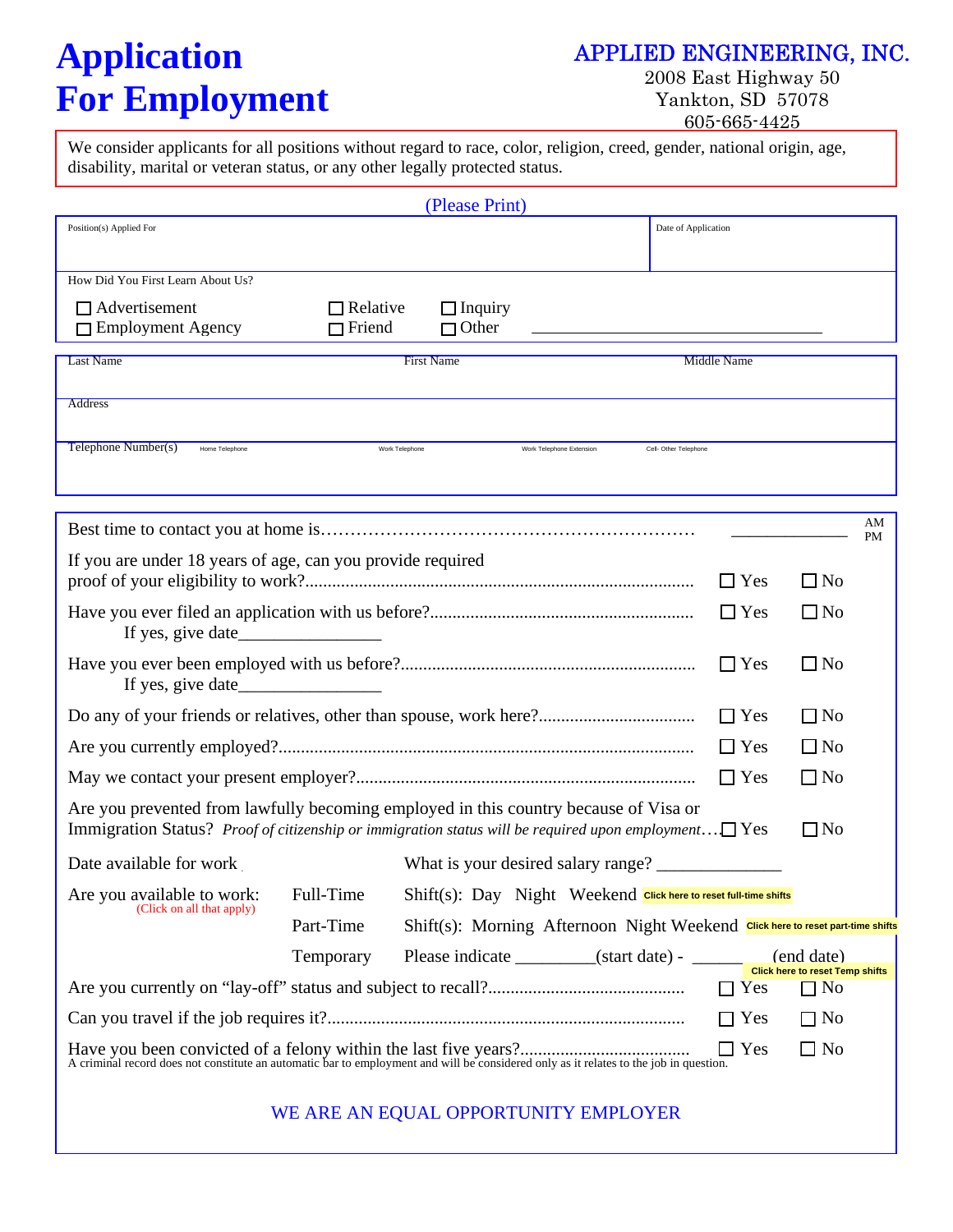### EDUCATION

Are you a high school graduate?  $\Box$  Yes  $\Box$  No  $\Box$  GED

| <b>High School Name</b>  |                                | City                   |                           | State                 |
|--------------------------|--------------------------------|------------------------|---------------------------|-----------------------|
|                          | Name of School, City and State | <b>Course of Study</b> | Years<br><b>Completed</b> | <b>Type of Degree</b> |
| Undergraduate<br>College |                                |                        |                           |                       |
| Graduate<br>Professional |                                |                        |                           |                       |
| Other<br>(Specify)       |                                |                        |                           |                       |

Describe any specialized training, apprenticeship, skills and extra-curricular activities.

Describe any job-related training received in the United States Military.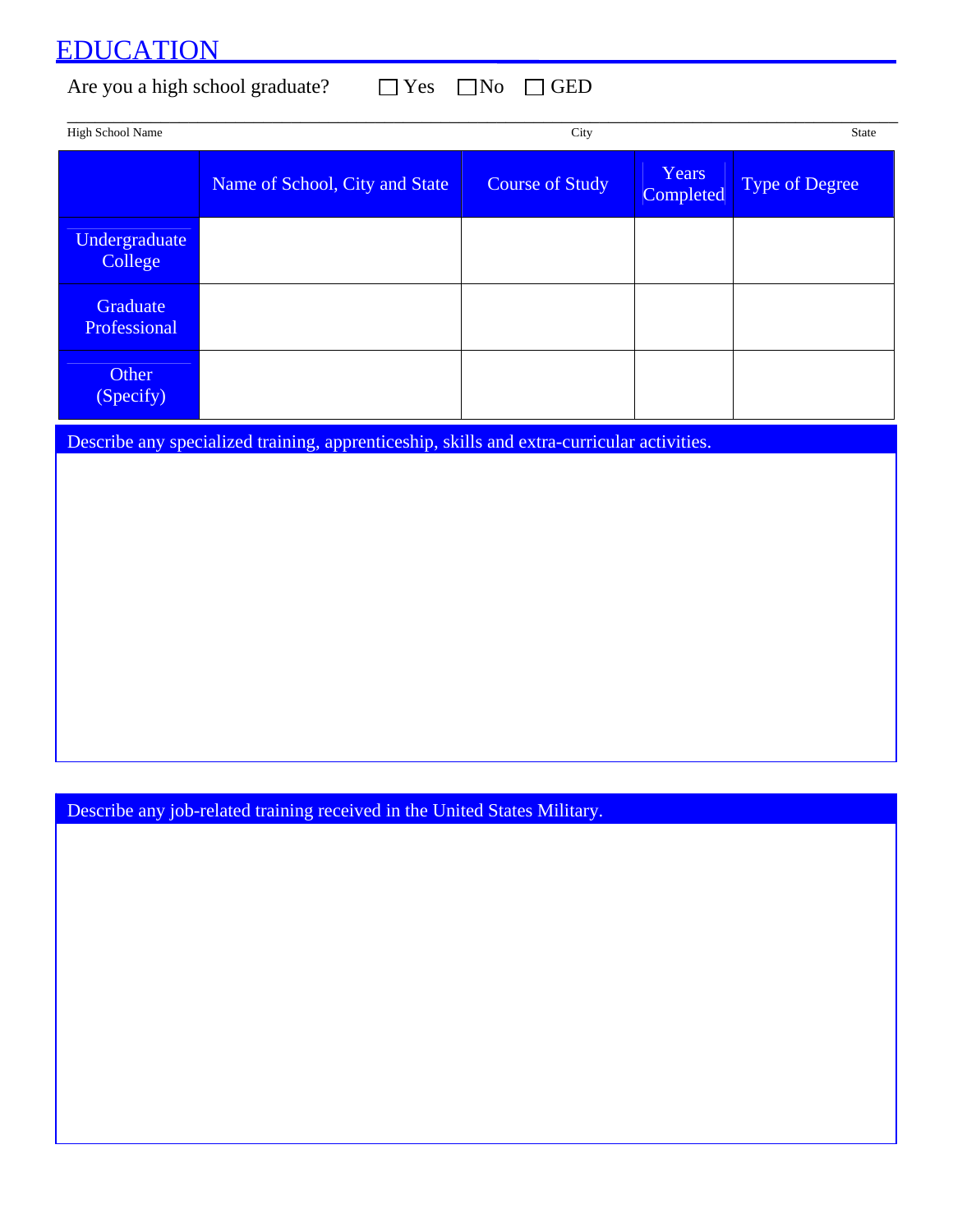### EMPLOYMENT EXPERIENCE

Start with your present or last job. Include any job-related military service assignments and volunteer activities. You may exclude organizations which indicate race, color, religion, gender, national origin, disabilities, or other protected status.

| Employer                |            | From                         | Dates Employed<br>To               | <b>Job Duties</b> |
|-------------------------|------------|------------------------------|------------------------------------|-------------------|
|                         |            |                              |                                    |                   |
|                         |            |                              |                                    |                   |
| Address                 |            |                              | <b>Hourly Rate/Salary</b>          |                   |
|                         |            | Starting                     | Final                              |                   |
|                         |            |                              |                                    |                   |
|                         |            |                              |                                    |                   |
| <b>Telephone Number</b> | Supervisor | Job Title                    |                                    |                   |
|                         |            |                              |                                    |                   |
| Reason(s) for Leaving   |            |                              |                                    |                   |
|                         |            |                              |                                    |                   |
|                         |            |                              |                                    |                   |
| Employer                |            |                              | Dates Employed                     | <b>Job Duties</b> |
|                         |            | $\ensuremath{\mathrm{From}}$ | $\operatorname{To}$                |                   |
|                         |            |                              |                                    |                   |
|                         |            |                              |                                    |                   |
| Address                 |            |                              | Hourly Rate/Salary                 |                   |
|                         |            | Starting                     | Final                              |                   |
|                         |            |                              |                                    |                   |
|                         |            |                              |                                    |                   |
| Telephone Number        | Supervisor | Job Title                    |                                    |                   |
|                         |            |                              |                                    |                   |
| Reason(s) for Leaving   |            |                              |                                    |                   |
|                         |            |                              |                                    |                   |
|                         |            |                              |                                    |                   |
| Employer                |            |                              | Dates Employed                     | <b>Job Duties</b> |
|                         |            | From                         | To                                 |                   |
|                         |            |                              |                                    |                   |
|                         |            |                              |                                    |                   |
| Address                 |            |                              | <b>Hourly Rate/Salary</b>          |                   |
|                         |            | <b>Starting</b>              | Final                              |                   |
|                         |            |                              |                                    |                   |
|                         |            |                              |                                    |                   |
| Telephone Number        | Supervisor | Job Title                    |                                    |                   |
|                         |            |                              |                                    |                   |
| Reason(s) for Leaving   |            |                              |                                    |                   |
|                         |            |                              |                                    |                   |
|                         |            |                              |                                    |                   |
| Employer                |            |                              | Dates Employed                     | <b>Job Duties</b> |
|                         |            | From                         | To \                               |                   |
|                         |            |                              |                                    |                   |
|                         |            |                              |                                    |                   |
| Address                 |            | Starting                     | <b>Hourly Rate/Salary</b><br>Final |                   |
|                         |            |                              |                                    |                   |
|                         |            |                              |                                    |                   |
| Telephone Number        | Supervisor | Job Title                    |                                    |                   |
|                         |            |                              |                                    |                   |
|                         |            |                              |                                    |                   |
| Reason(s) for Leaving   |            |                              |                                    |                   |
|                         |            |                              |                                    |                   |
| Employer                |            |                              | Dates Employed                     | <b>Job Duties</b> |
|                         |            | From                         | To                                 |                   |
|                         |            |                              |                                    |                   |
|                         |            |                              |                                    |                   |
| Address                 |            |                              | <b>Hourly Rate/Salary</b>          |                   |
|                         |            | Starting                     | Final                              |                   |
|                         |            |                              |                                    |                   |
|                         |            |                              |                                    |                   |
| Telephone Number        | Supervisor | Job Title                    |                                    |                   |
|                         |            |                              |                                    |                   |
| Reason(s) for Leaving   |            |                              |                                    |                   |
|                         |            |                              |                                    |                   |
|                         |            |                              |                                    |                   |

If you need additional space, please continue on a separate sheet of paper.

List professional, trade, business or civic activities and offices held. *You may exclude membership which would reveal gender, race, religion, national origin, age, ancestry, disability or other protected*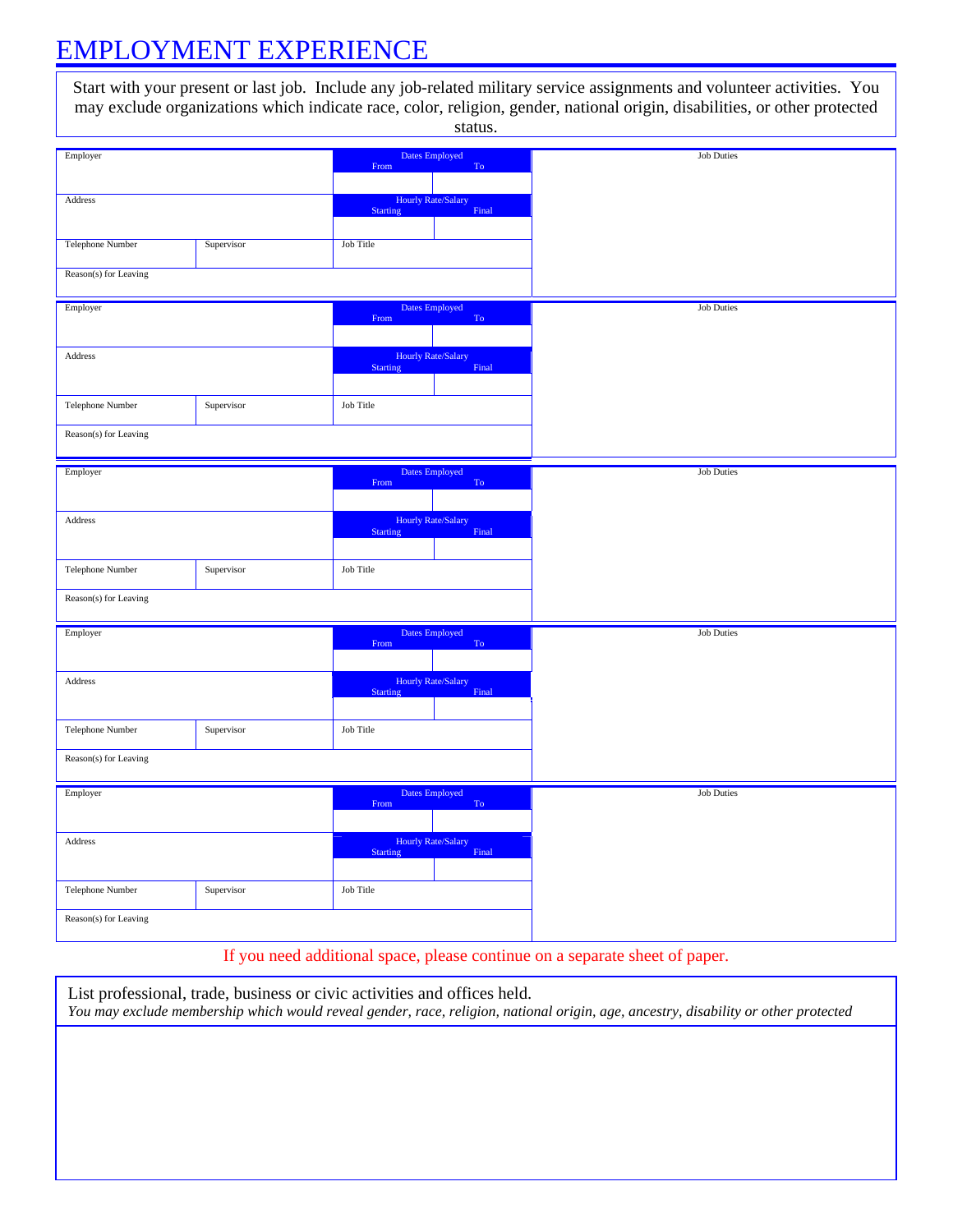### ADDITIONAL INFORMATION

**Other Qualifications:** Summarize special job-related skills and qualifications acquired from employment or other experiences.

#### **SPECIALIZED SKILLS SELECT SKILLS/EQUIPMENT OPERATED)**

|                                      | Production/Mobile Machinery (list) | Other (list) |
|--------------------------------------|------------------------------------|--------------|
| PC/MAC<br>Spreadsheet                |                                    |              |
| <b>Word Processing</b><br><b>WPM</b> |                                    |              |
|                                      |                                    |              |

*List any additional information you feel may be helpful to us in considering your application.*

*State any additional information you feel may be helpful to us in considering your application.* 

#### **Note to Applicants: DO NOT ANSWER THIS QUESTION UNLESS YOU HAVE BEEN INFORMED ABOUT THE REQUIREMENTS OF THE JOB FOR WHICH YOU ARE APPLYING.**

Are you capable of performing in a reasonable manner, with or without a reasonable accommodation, the activities involved in the job or occupation for which you have applied? A review of the activities involved in such a job or occupation has been given. YES NO

#### **REFERENCES**

| Reference Name | Telephone Number(s)<br>Work Telephone Work Telephone Extension<br>Home Telephone<br>Cell- Other Telephone |
|----------------|-----------------------------------------------------------------------------------------------------------|
| Address        |                                                                                                           |
| Reference Name | Telephone Number(s)<br>Work Telephone Work Telephone Extension<br>Home Telephone<br>Cell- Other Telephone |
| <b>Address</b> |                                                                                                           |
| Reference Name | Telephone Number(s)<br>Work Telephone Work Telephone Extension<br>Home Telephone<br>Cell- Other Telephone |
| <b>Address</b> |                                                                                                           |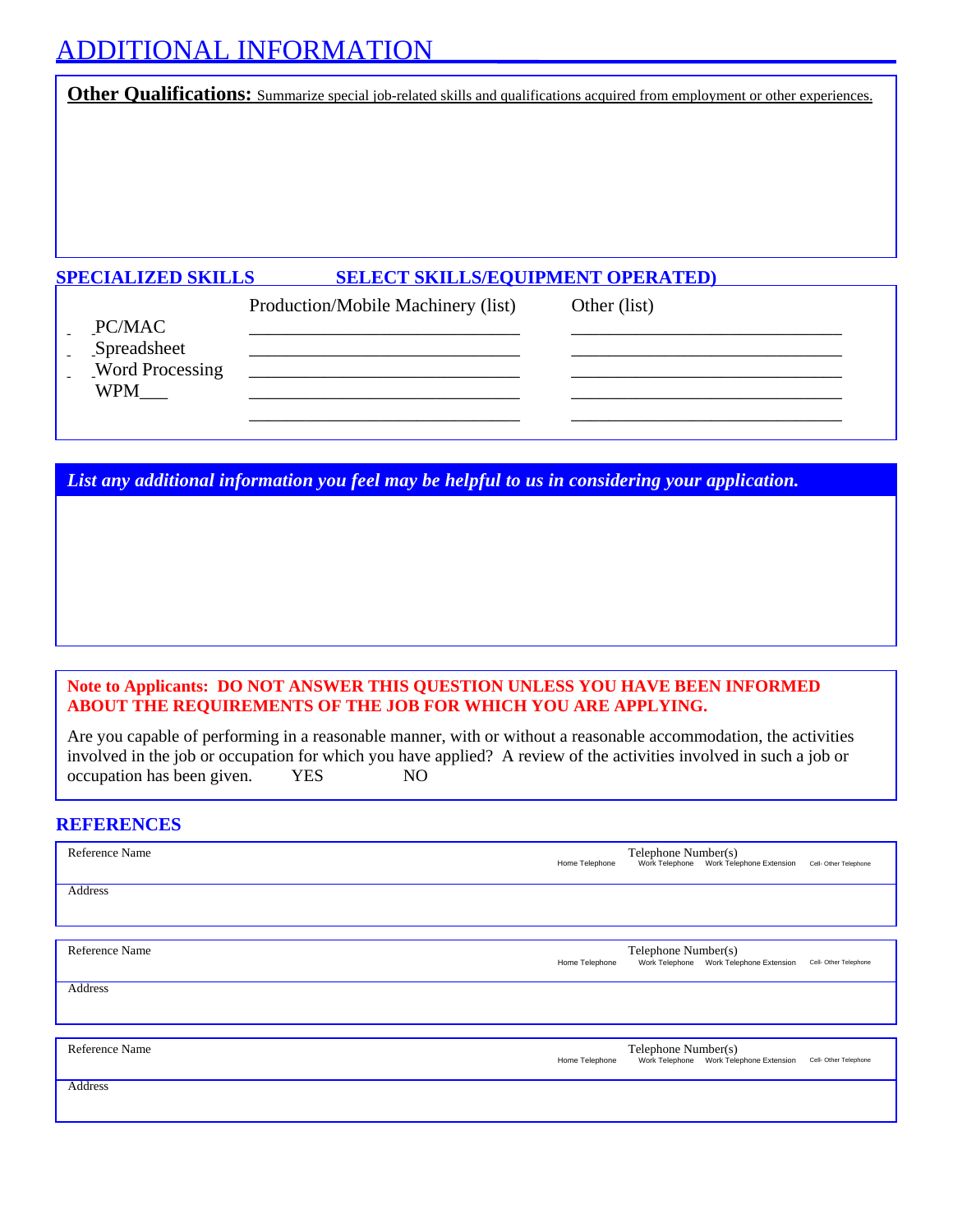#### **PRE-EMPLOYMENT SELF-IDENTIFICATION FORM**

IMPORTANT – This employer is a government contractor subject to Executive Order 11246, section 503 of the Rehabilitation Act of 1973, as amended, and section 402 of the Vietnam Era Veterans Readjustment Assistance Act of 1974, as amended, which requires government contractors to take affirmative action to employ and advance in employment minorities, women, qualified individuals with disabilities, disabled veterans, and veterans of the Vietnam era.

To enable us to meet government recordkeeping and reporting requirements for the administration of civil rights laws and regulations, Applied Engineering invites you to complete this personal data form. Submission of this information is voluntary and refusal to provide it will not subject you to any adverse treatment. The information obtained will be used solely for government recordkeeping and reporting purposes and will be detached and kept in a separate, confidential file. Any information that you choose to provide will not be considered by Applied Engineering for employment purposes and will be treated as confidential. Your voluntary cooperation is appreciated.

| Name:                 |       |       | Male<br>Female |
|-----------------------|-------|-------|----------------|
| Last                  | First | MI    |                |
| Position Applied for: |       | Date: |                |

**Are you Hispanic or Latino** (i.e., A person of Cuban, Mexican Puerto Rican, South or Central American, or other Spanish culture or origin, regardless of race)? **Yes \_\_\_\_ No \_\_\_\_**

**If no, what race(s) do you consider yourself to be?** (If any of the definitions outlined below apply to you, please check the appropriate line(s).)

- \_\_\_\_ **White (Not Hispanic or Latino)** A person having origins in any of the original peoples of Europe, the Middle East, or North Africa.
- \_\_\_\_ **Black or African American (Not Hispanic or Latino)** A person having origins in any of the black racial groups of Africa.
- **Native Hawaiian or Other Pacific Islander (Not Hispanic or Latino)** A person having origins in any of the peoples of Hawaii, Guam, Samoa, or other Pacific Islands.
- \_\_\_\_ **Asian (Not Hispanic or Latino)** A person having origins in any of the original peoples of the Far East, Southeast Asia, or the Indian Subcontinent, including, for example, Cambodia, China, India, Japan, Korea, Malaysia, Pakistan, the Philippine Islands, Thailand, and Vietnam.
- \_\_\_\_ **American Indian or Alaska Native (Not Hispanic or Latino)** A person having origins in any of the original peoples of North and South America (including Central America), and who maintain tribal affiliation or community attachment.
- \_\_\_\_ **Two or More Races (Not Hispanic or Latino)** All persons who identify with more than one of the above five races.

You may inform us of your desire to benefit under the program at this time and/or at any time in the future.

It is the policy at Applied Engineering to provide equal employment and advancement opportunities to all qualified individuals. To achieve this goal, Applied Engineering is dedicated to taking affirmative action to employ and advance in employment, minorities, women, qualified disabled persons, disabled veterans, and veterans of the Vietnam Era. All personnel actions, including recruitment, hiring, training, and promoting persons in all job titles, will be administered without regard to race, color, religion, sex, national origin, age, disability or Vietnam Era veteran status, or other protected basis and all employment decisions are based solely on valid job requirements.

| Signature: |  |
|------------|--|
|            |  |